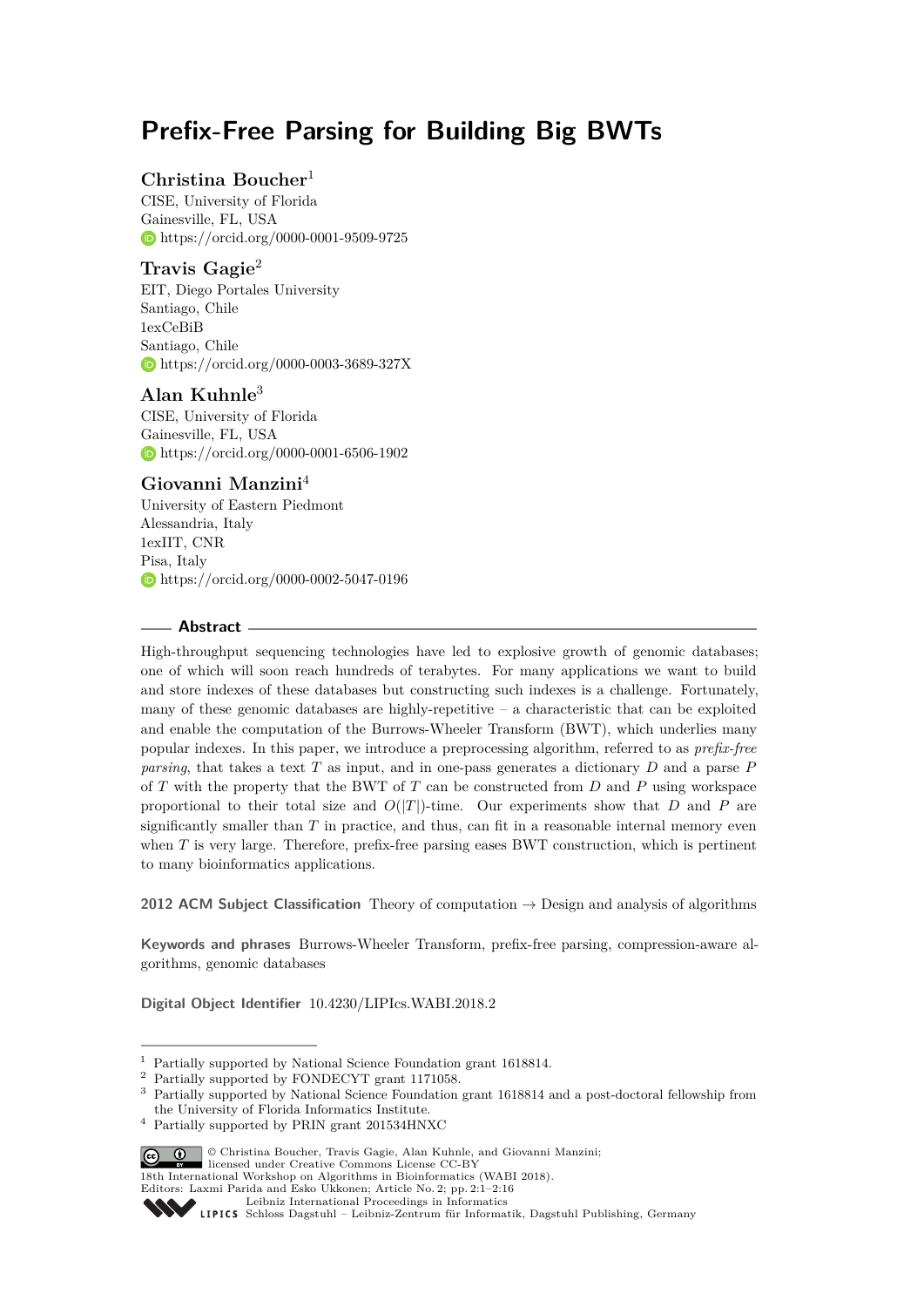**Supplement Material** Source code: <https://gitlab.com/manzai/Big-BWT>

**Acknowledgements** The authors thank Risto Järvinen for the insight they gained from his project on rsync in the Data Compression course at Aalto University.

### <span id="page-1-0"></span>**1 Introduction**

The money and time needed to sequence a genome have shrunk shockingly quickly and researchers' ambitions have grown almost as quickly: the Human Genome Project cost billions of dollars and took a decade but now we can sequence a genome for about a thousand dollars in about a day. The 1000 Genomes Project [\[21\]](#page-15-1) was announced in 2008 and completed in 2015, and now the 100,000 Genomes Project is well under way [\[22\]](#page-15-2). With no compression 100,000 human genomes occupy roughly 300 terabytes of space, and genomic databases will have grown even more by the time a standard research machine has that much RAM. At the same time, other initiatives have began to study how microbial species behave and thrive in environments. These initiatives are generating public datasets which are just are as equally challenging from a size perspective as the 100,000 Genomes Project. For example, in recent years, there has been an initiative to move toward using whole genome sequencing to accurately identify and track foodborne pathogens (e.g. antibiotic resistant bacteria) [\[5\]](#page-14-0). This led to the existence of GenomeTrakr, which is a large public effort to use genome sequencing for surveillance and detection of outbreaks of foodborne illnesses. Currently, the GenomeTrakr effort includes over 100,000 samples, spanning several species available through this initiative – a number that continues to rise as datasets are continually added [\[19\]](#page-15-3). Unfortunately, analysis of this data is limited due to their size, even though the similarity between genomes of individuals of the same species means the data is highly compressible.

These public databases are used in various applications  $-\mathrm{e.g.}$ , to detect genetic variation within individuals, determine evolutionary history within a population, and assemble the genomes of novel (microbial) species or genes. Pattern matching within these large databases is fundamental to all these applications, yet repeatedly scanning these – even compressed – databases is infeasible. Thus for these and many other applications, we want to build and use indexes from the database. Since these indexes should also fit in RAM and cannot rely on word boundaries, there are only a few candidates. Many of the popular indexes in bioinformatics are based on the Burrows-Wheeler Transform (BWT) [\[4\]](#page-14-1) and there have been a number of papers about building BWTs for genomic databases; see, e.g., [\[18\]](#page-15-4) and references therein. However, it is difficult to process anything more than a few terabytes of raw data per day with current techniques and technology because of the difficulty of working in external memory.

Since genomic databases are often highly repetitive, we revisit the idea of applying a simple compression scheme and then computing the BWT from the resulting encoding in internal memory. This is far from being a novel idea – e.g., Ferragina, Gagie and Manzini's bwtdisk software [\[7\]](#page-14-2) could already in 2010 take advantage of its input being given compressed, and Policriti and Prezza [\[17\]](#page-15-5) recently showed how to compute the BWT from the LZ77 parse of the input using  $O(n(\log r + \log z))$ -time and  $O(r + z)$ -space, where *n* is the length of the uncompressed input, *r* is the number of runs in the BWT and *z* is the number of phrases in the LZ77 parse – but we think the preprocessing step we describe here, *prefix-free parsing*, stands out because of its simplicity and flexibility. Specifically, the parsing algorithm itself is straightforward and it can either be made to work using a single pass over the data on disk or it can be parallelized. Once we have the results of the parsing, which are a dictionary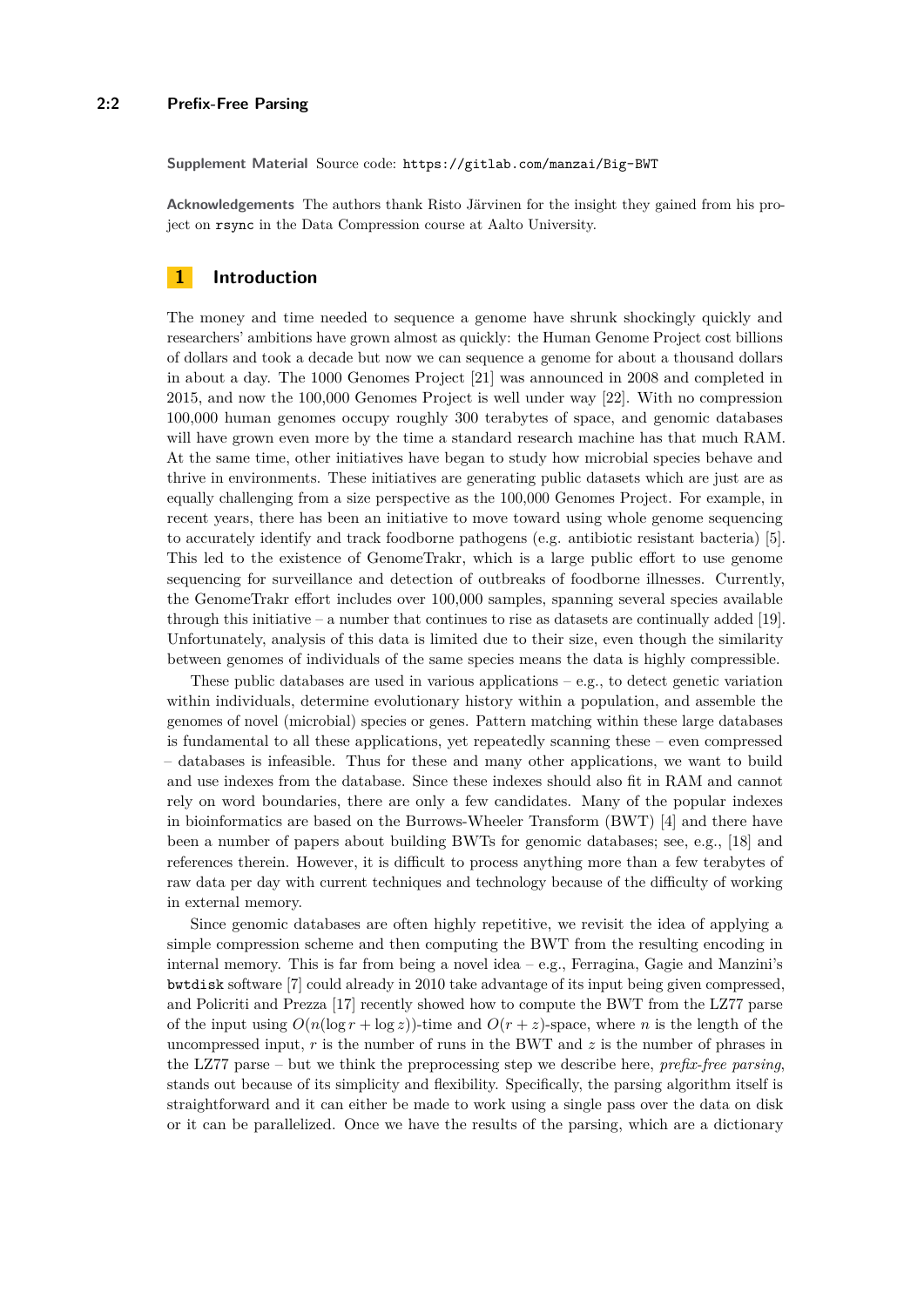and a parse, building the BWT out of them is more involved, but when our approach works well, the dictionary and the parse are together much smaller than the initial dataset and that makes the BWT computation less resource-intensive.

**Our Contributions.** In this paper, we formally define and present prefix-free parsing. The main idea of this method is to divide the input text into overlapping variable-length phrases with delimiting prefixes and suffixes. To accomplish this division, we slide a window of length *w* over the text and, whenever the Karp-Rabin hash of the window is 0 modulo *p*, we terminate the current phrase at the end of the window and start the next one at the beginning of the window. This concept is partly inspired by rsync's [\[1\]](#page-14-3) use of a rolling hash for content-slicing. Here, *w* and *p* are parameters that affect the size of the dictionary of distinct phrases and the number of phrases in the parse. This takes linear-time and one pass over the text, or it can be sped up by running several windows in different positions over the text in parallel and then merging the results.

Just as rsync can usually recognize when most of a file remains the same, we expect that for most genomic databases and good choices of *w* and *p*, the total length of the phrases in the dictionary and the number of phrases in the parse will be small in comparison to the uncompressed size of the database. We demonstrate experimentally that with prefix-free parsing we can compute BWT using less memory and equivalent time. In particular, using our method we reduce peak memory usage up to 10x over a standard baseline algorithm which computes the BWT by first computing the suffix array using the algorithm SACA-K [\[16\]](#page-15-6), while requiring roughly the same time on large sets of salmonella genomes obtained from GenomeTrakr.

In Section [3,](#page-6-0) we show how we can compute the BWT of the text from the dictionary and the parse alone using workspace proportional only to their total size, and time linear in the uncompressed size of the text when we can work in internal memory. In Section [4](#page-10-0) we describe our implementation and report the results of our experiments showing that in practice the dictionary and parse often are significantly smaller than the text and so may fit in a reasonable internal memory even when the text is very large, and that this often makes the overall BWT computation both faster and smaller. We conclude in Section [5](#page-13-0) and discuss directions for future work. Prefix-free parsing and all accompanied documents are available at <https://gitlab.com/manzai/Big-BWT>.

### **2 Review of the Burrows-Wheeler Transform**

As part of the Human Genome Project, researchers had to piece together a huge number of relatively tiny, overlapping pieces of DNA, called reads, to assemble a reference genome about which they had little prior knowledge. Once the Project was completed, however, they could then use that reference genome as a guide to assemble other human genomes much more easily. To do this, they indexed the reference genome such that, after running a DNA sample from a new person through a sequencing machine and obtaining another collection of reads, for each of those new reads they could quickly determine which part of the reference genome it matched most closely. Since any two humans are genetically very similar, aligning the new reads against the reference genome gives a good idea of how they are really laid out in the person's genome.

In practice, the best solutions to this problem of indexed approximate matching work by reducing it to a problem of indexed exact matching, which we can formalize as follows: given a string *T* (which can be the concatenation of a collection of strings, terminated by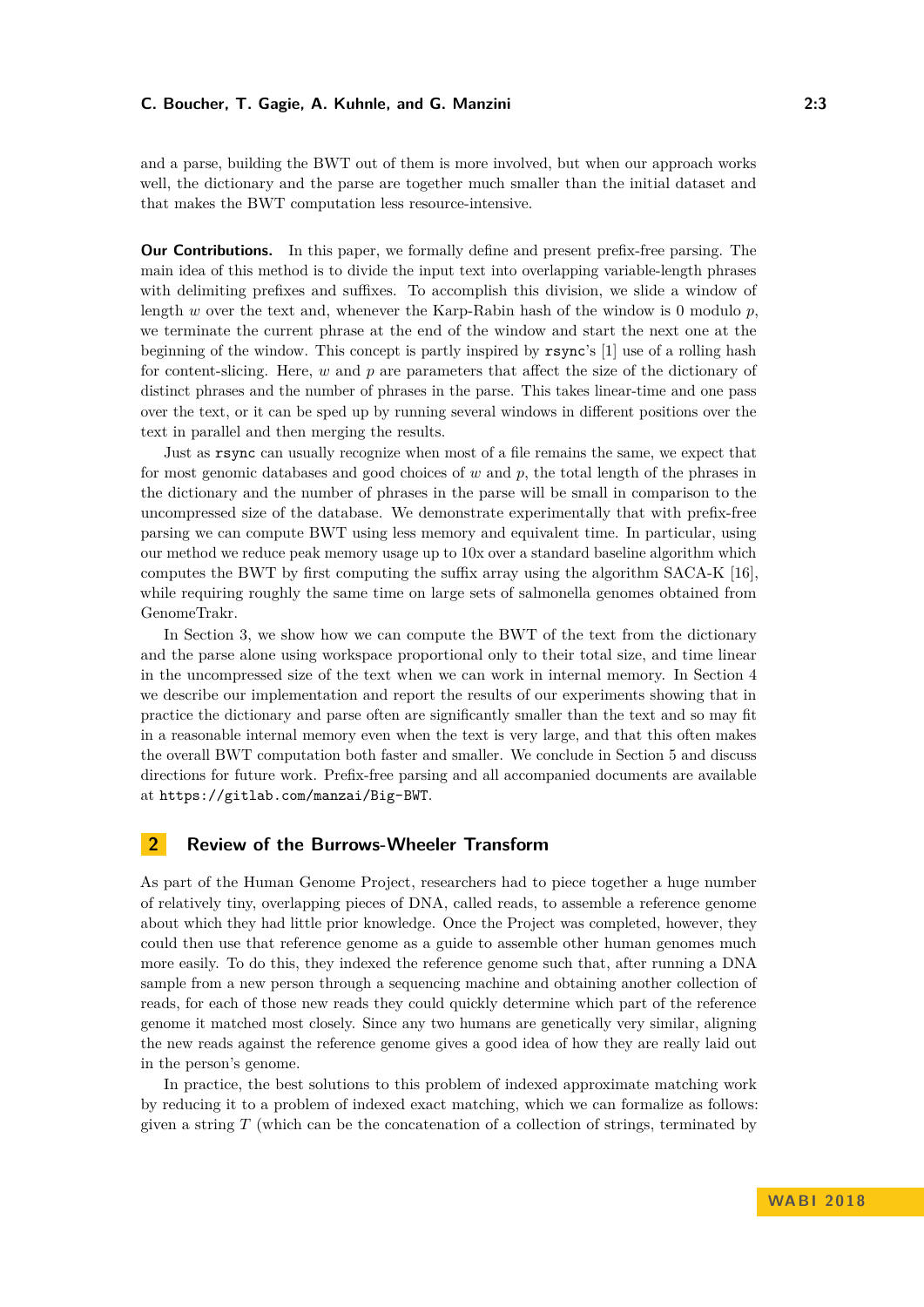<span id="page-3-0"></span>

**Figure 1** The suffix trie for our example with the three strings GATTACAT, GATACAT and GATTAGATA. The input is shown at the bottom, in grey because we do not need to store it.

special symbols), pre-process it such that later, given a pattern *P*, we can quickly list all the locations where *P* occurs in *T*. We now start with a simple but impractical solution to the latter problem, and then refine it until we arrive at a fair approximation of the basis of most modern assemblers, illustrating the workings of the Burrows-Wheeler Transform (BWT) along the way.

Suppose we want to index the three strings GATTACAT, GATACAT and GATTAGATA, so  $T[1..n] = \text{GATTACAT}\$ <sub>1</sub>  $\text{GATACAT}\$ <sub>2</sub>  $\text{GATTAGAT}\$ <sup>3</sup><sub>3</sub>, where  $\text{\$}_1$ ,  $\text{\$}_2$  and  $\text{\$}_3$  are terminator symbols. Perhaps the simplest solution to the problem of indexing *T* is to build a trie of the suffixes of the three strings in our collection (i.e., an edge-labelled tree whose root-to-leaf paths are the suffixes of those strings) with each leaf storing the starting position of the suffix labelling the path to that leaf, as shown in Figure [1.](#page-3-0)

Suppose every node stores pointers to its children and its leftmost and rightmost leaf descendants, and every leaf stores a pointer to the next leaf to its right. Then given *P*[1*..m*], we can start at the root and descend along a path (if there is one) such that the to the node at depth *i* is  $P[i]$ , until we reach a node *v* at depth  $m + 1$ . We then traverse the leaves in *v*'s subtree, reporting the the starting positions stored at them, by following the pointer from *v* to its leftmost leaf descendant and then following the pointer from each leaf to the next leaf to its right until we reach *v*'s rightmost leaf descendant.

The trie of the suffixes can have a quadratic number of nodes, so it is impractical for large strings. If we remove nodes with exactly one child (concatenating the edge-labels above and below them), however, then there are only linearly many nodes, and each edge-label is a substring of the input and can be represented in constant space if we have the input stored as well. The resulting structure is essentially a suffix tree (although it lacks suffix and Weiner links), as shown in Figure [2.](#page-4-0) Notice that the label of the path leading to a node *v* is the longest common prefix of the suffixes starting at the positions stored at *v*'s leftmost and rightmost leaf descendants, so we can navigate in the suffix tree, using only the pointers we already have and access to the input.

Although linear, the suffix tree still takes up an impractical amount of space, using several bytes for each character of the input. This is significantly reduced if we discard the shape of the tree, keeping only the input and the starting positions in an array, which is called the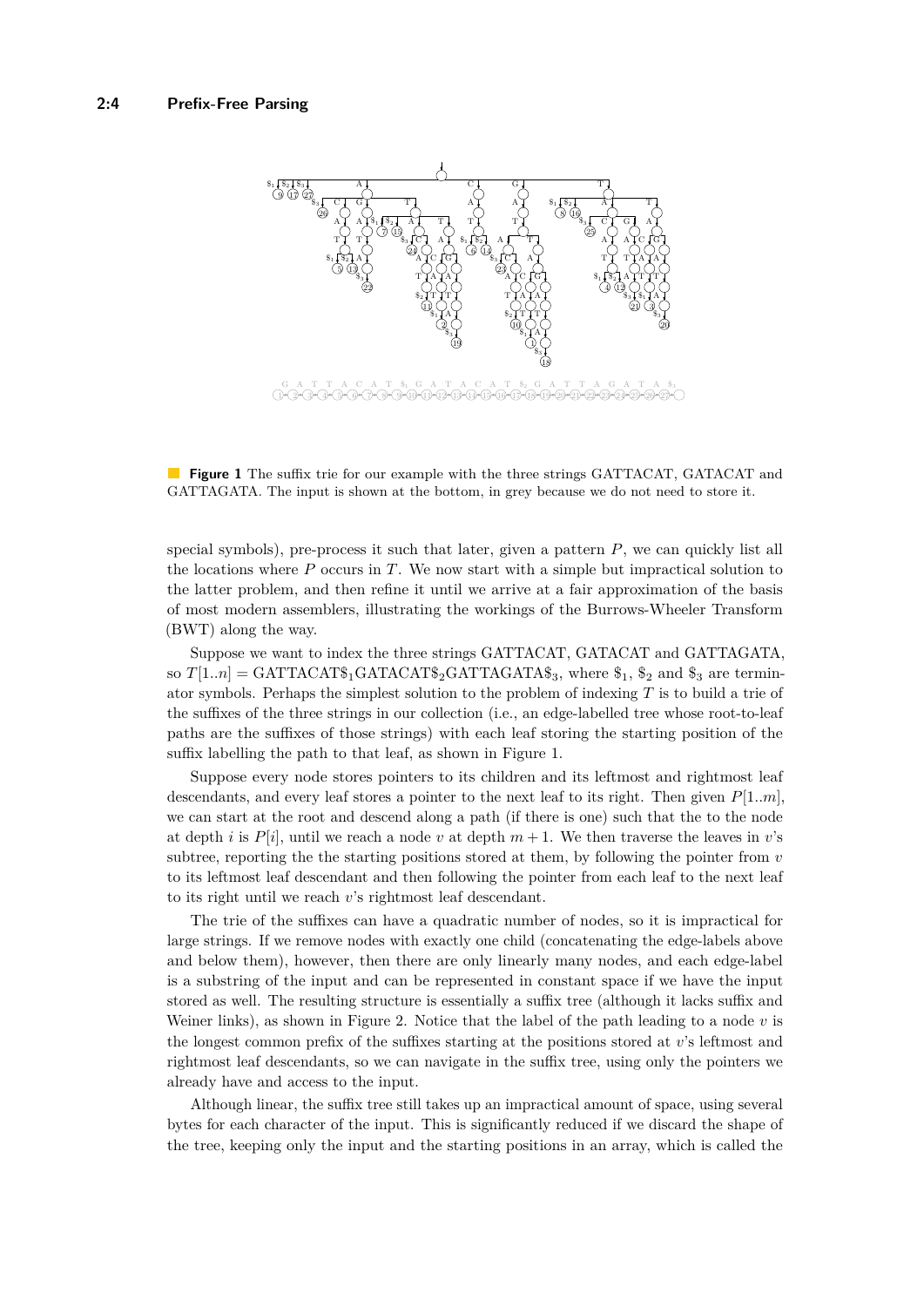<span id="page-4-0"></span>

**Figure 2** The suffix tree for our example. We now store the input.

suffix array (SA). The SA for our example is shown in Figure [3.](#page-5-0) Since the entries of the SA are the starting points of the suffixes in lexicographic order, with access to *T* we can perform two binary searchs to find the endpoints of the interval of the suffix array containing the starting points of suffixes starting with *P*: at each step, we consider an entry SA[*i*] and check if  $T[SA[i]]$  lexicographically precedes *P*. This takes a total of  $O(m \log n)$  time done naïvely, and can be sped up with more sophisticated searching and relatively small auxiliary data structures.

Even the SA takes linear space, however, which is significantly more than what is needed to store the input when the alphabet is small (as it is in the case of DNA). Let  $\Psi$  be the function that, given the position of a value  $i < n$  in the SA, returns the position of  $i + 1$ . Notice that, if we write down the first character of each suffix in the order they appear in the SA, the result is a sorted list of the characters in *T*, which can be stored using using  $O(\log n)$ bits for each character in the alphabet. Once we have this list stored, given a position *i* in SA, we can return *T*[SA[*i*]] efficiently.

Given a position *i* in SA and a way to evaluate  $\Psi$ , we can extract  $T[SA[i].n]$  by writing  $T[\text{SA}[i], T[\text{SA}[\Psi(i)]], T[\text{SA}[\Psi^2(i)]], \ldots$  Therefore, we can perform the same kind of binary search we use when with access to a full suffix array. Notice that if  $T[\text{SA}[i]] \prec$ *T*[SA[*i* + 1]] then  $\Psi(i) < \Psi(i+1)$ , meaning that  $\Psi(1), \ldots, \Psi(n)$  can be divided into  $\sigma$ increasing consecutive subsequences, where  $\sigma$  is the size of the alphabet. It follows that we can store  $nH_0(T) + o(n \log \sigma)$  bits, where  $H_0(T)$  is the 0th-order empirical entropy of *T*, such that we can quickly evaluate Ψ. This bound can be improved with a more careful analysis.

Now suppose that instead of a way to evaluate  $\Psi$ , we have a way to evaluate quickly its inverse, which is called the last-to-first (LF) mapping. (This name was not chose because, if we start with the position of  $n$  in the suffix array and repeatedly apply the LF mapping we enumerate the positions in the SA in decreasing order of their contents, ending with 1; to some extent, the name is a lucky coincidence.) The LF mapping for our example is also shown with arrows in Figure [3.](#page-5-0) Since it is the inverse of  $\Psi$ , the sequence  $LF(1), \ldots, LF(n)$ can be partitioned into  $\sigma$  incrementing subsequences: for each character  $c$  in the alphabet, if the starting positions of suffixes preceded by copies of *c* are stored in  $SA[j_1], \ldots, SA[j_t]$ (appearing in that order in the SA), then  $LF(j_1)$  is 1 greater than the number of characters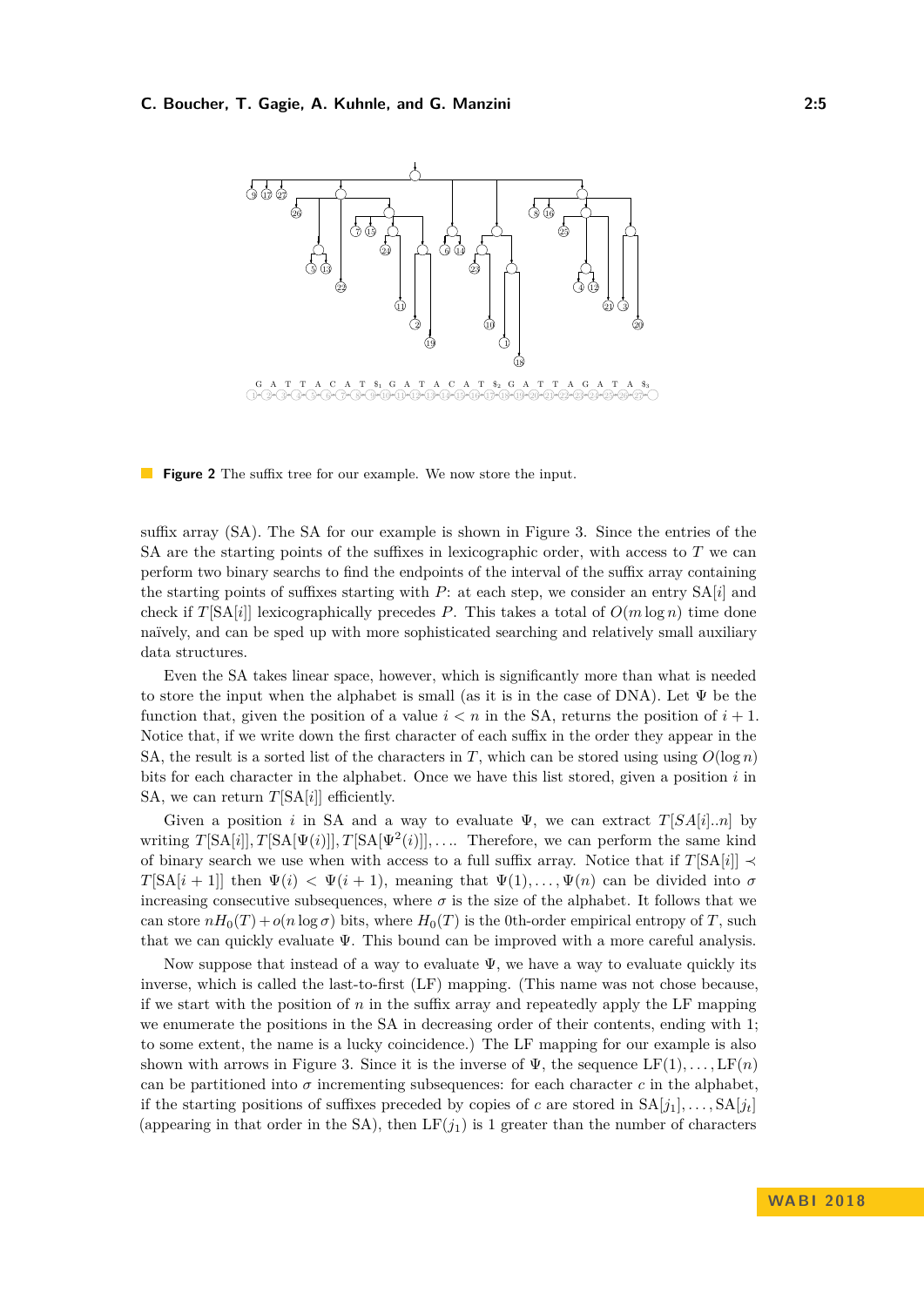<span id="page-5-0"></span>

**Figure 3** The suffix array for our example is the sequence of values stored in the leaves of the tree (which we need not store explicitly). The LF mapping is shown as the arrows between two copies of the suffix array; the arrows to values *i* such that  $T[\text{SA}[i]] = A$  are heavy, to illustrate that they point to consecutive positions in the suffix array and do not cross. Since  $\Psi$  is the inverse of the LF mapping, it can be obtained by simply reversing the direction of the arrows.

lexicographically less than *c* in *T* and  $LF(j_2), \ldots, LF(j_t)$  are the next  $t-1$  numbers. Figure [3](#page-5-0) illustrates this, with the arrows to values *i* such that  $T[\text{SA}[i]] = A$  heavy, to illustrate that they point to consecutive positions in the suffix array and do not cross.

Consider the interval  $I_{P[i..m]}$  of the SA containing the starting positions of suffixes beginning with  $P[i..m]$ , and the interval  $I_{P[i-1]}$  containing the starting positions of suffixes beginning with  $P[i-1]$ . If we apply the LF mapping to the SA positions in  $I_{P[i..m]}$ , the SA positions we obtain that lie in  $I_{P[i-1]}$  for a consecutive subinterval, containing the starting positions in *T* of suffixes beginning with  $P[i - 1..m]$ . Therefore, we can search also with the LF mapping.

If we write the character preceding each suffix of *T* (considering it to be cyclic) in the lexicographic order of the suffixes, the result is the Burrows-Wheeler Transform (BWT) of *T*. A rank data structure over the BWT (which, given a character and a position, returns the number of occurrences of that character up to that position) can be used to implement searching with the LF-mapping, together with an array *C* indicating for each character in the alphabet how many characters in *T* are lexicographically strictly smaller than it. Specifically,

 $LF(i) = BWT.random_{BWT[i]}(i) + C[BWT[i]]$ .

If follows that, to compute  $I_{P[i-1..m]}$  from  $I_{P[i..m]}$ , we perform a rank query for  $P[i-1]$ immediately before the beginning of  $I_{P[i..m]}$  and add  $C[P[i+1]] + 1$  to the result, to find the beginning of  $I_{P[i-1..m]}$ ; and we perform a rank query for  $P[i-1]$  at the end of  $I_{P[i..m]}$ and add  $C[P[i+1]]$  to the result, to find the end of  $I_{P[i-1..m]}$ . Figure [4](#page-6-1) shows the BWT for our example, and the sorted list of characters in *T*. Comparing it to Figure [3](#page-5-0) makes the formula above clear: if BWT[*i*] is the *j*th occurrence of that character in the BWT, then the arrow from  $LF(i)$  leads from *i* to the position of the *j*th occurrence of that character in the sorted list. This is the main idea behind FM-indexes [\[8\]](#page-14-4), and the main motivation for bioinformaticians to be interested in building BWTs.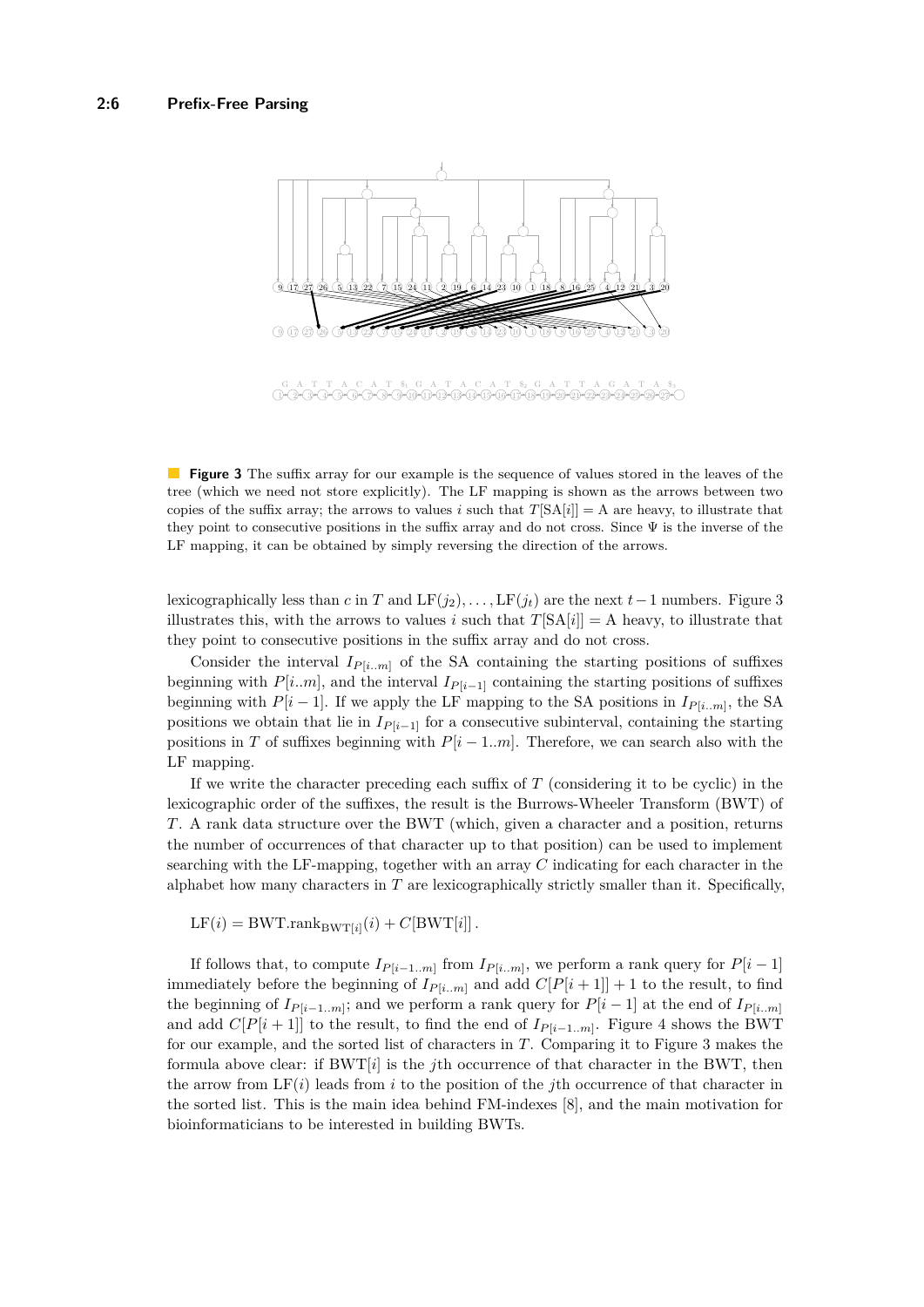<span id="page-6-1"></span>

**Figure 4** The BWT and the sorted list of characters for our example. Drawing arrows between corresponding occurrences of characters in the two strings gives us the diagram for the LF-mapping.

### <span id="page-6-0"></span>**3 Theory**

We let  $E \subseteq \Sigma^w$  be any set of strings each of length  $w \ge 1$  over the alphabet  $\Sigma$  and let  $E' = E \cup \{\#,\$^w\}$ , where  $\#$  and  $\$$  are special symbols lexicographically less than any in  $\Sigma$ . We consider a text  $T[0..n-1]$  over  $\Sigma$  and let  $D$  be the maximum set such that for  $d \in D$ , *d* is a substring of  $\# T$   $\mathbb{S}^w$ ,  $\sim$ 

- exactly one proper prefix of  $d$  is in  $E'$ ,  $\rightarrow$
- exactly one proper suffix of  $d$  is in  $E'$ ,  $\blacksquare$
- no other substring of  $d$  is in  $E'$ .

We let *S* be the set of suffixes of length greater than *w* of elements of *D*.

Given *T* and a way to recognize strings in *E*, we can build *D* iteratively by simulating scanning  $\#T$  \$<sup>*w*</sup> to find occurrences of elements of *E'*, adding to *D* each substring of  $\#T$  \$<sup>*w*</sup> that starts at the beginning of one such occurrence and ends at the end of the next one. While we are building *D* we also build a list *P* of the occurrences of the elements of *D* in *T*, which we call the parse (although each consecutive pair of elements overlap by *w* characters, so *P* is not a partition of the characters of  $\# T\$ <sup>*w*</sup>). We then build *S* from *D* and sort it.

For example, suppose we have  $\Sigma = \{!, \text{A}, \text{C}, \text{G}, \text{T}\}, w = 2, E = \{\text{AC}, \text{AG}, \text{T}\}\$ and

#### $T =$  GATTACAT! GATACAT! GATTAGATA

Then it follows that we get

- $D = \{ \# \text{GATTAC}, \text{ACAT}!, \text{AGATA}\$ \$, T!GATAC, T!GATTAG }
- $S = \{ \text{\#GATTAC}, \text{GATTAC}, \ldots, \text{TAC}, \}$ ACAT!*,* CAT!*,* AT!*,* AGATA\$\$*,* GATA\$\$*, . . . ,* A\$\$*,* T!GATAC*,* !GATAC*, . . . ,* TAC*,* T!GATTAG*,* !GATTAG*, . . . ,* TAG}

and, identifying elements of *D* by their lexicographic ranks,  $P = 0, 1, 3, 1, 4, 2$ .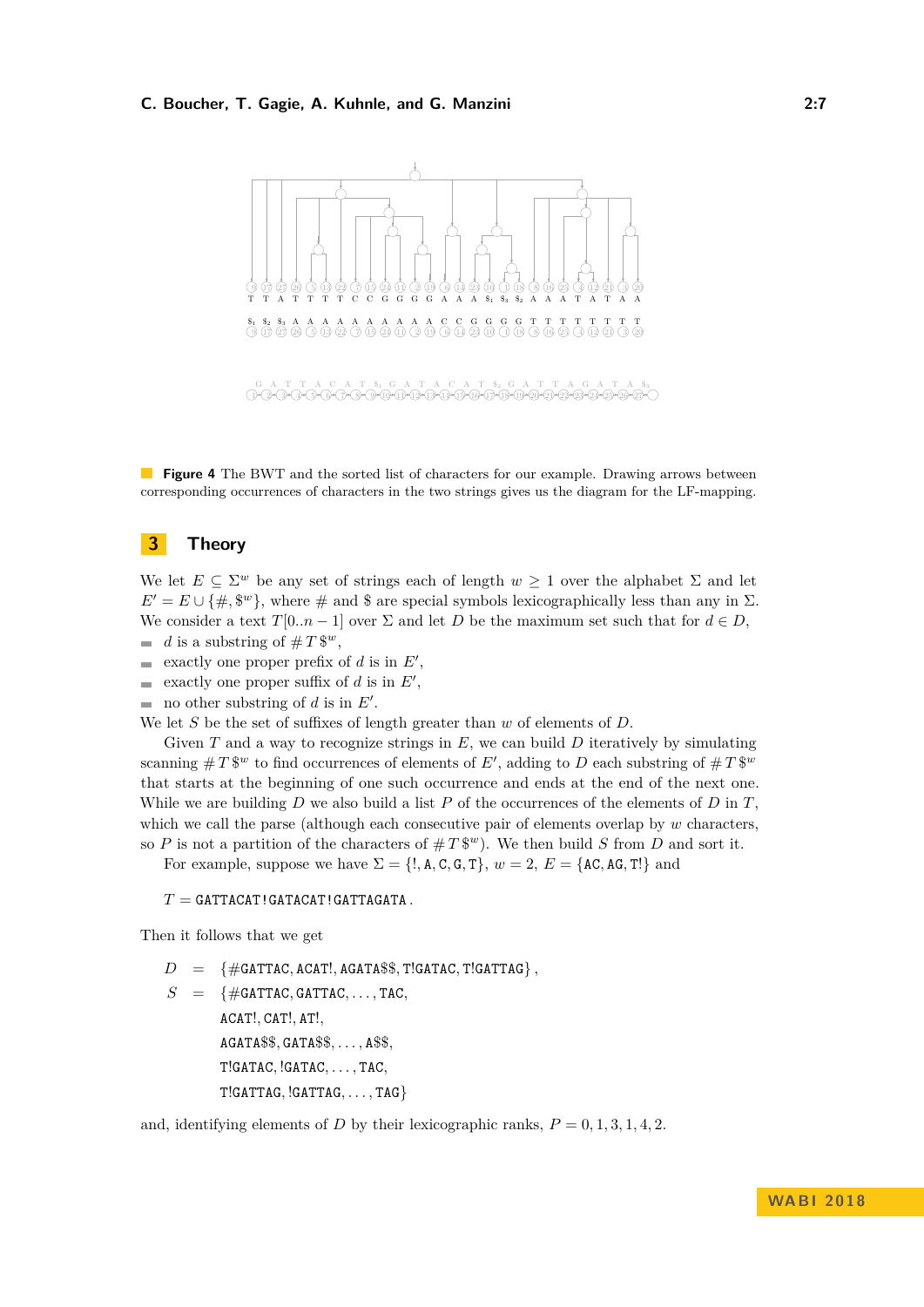#### <span id="page-7-0"></span> $\blacktriangleright$  **Lemma 1.** *S is a prefix-free set.*

**Proof.** If  $s \in S$  were a proper prefix of  $s' \in S$  then, since  $|s| > w$ , the last *w* characters of  $s$ which are an element of  $E'$  – would be a substring of  $s'$  but neither a proper prefix nor a proper suffix of  $s'$ . Therefore, any element of  $D$  with  $s'$  as a suffix would contain at least three substrings in  $E'$ , contrary to the definition of  $D$ .

<span id="page-7-1"></span>**Lemma 2.** Suppose  $s, s' \in S$  and  $s \prec s'$ . Then  $sx \prec s'x'$  for any strings  $x, x' \in S$  $(\Sigma \cup \{\#,\$\})^*$ .

**Proof.** By Lemma [1,](#page-7-0) *s* and *s'* are not proper prefixes of each other. Since they are not equal either (because  $s \prec s'$ ), it follows that *sx* and  $s'x'$  differ on one of their first min( $|s|, |s'|$ ) characters. Therefore,  $s \prec s'$  implies  $sx \prec s'x'$ . John Park Research (1986)

**Example 12.** For any suffix x of  $\# T$   $\mathbb{S}^w$  with  $|x| > w$ , exactly one prefix s of x is in S.

**Proof.** Consider the substring *d* stretching from the beginning of the last occurrence of an element of  $E'$  that starts before or at the starting position of  $x$ , to the end of the first occurrence of an element of  $E'$  that starts strictly after the starting position of  $x$ . Regardless of whether  $d$  starts with  $#$  or another element of  $E'$ , it is prefixed by exactly one element of  $E'$ ; similarly, it is suffixed by exactly one element of  $E'$ . It follows that  $d$  is an element of  $D$ . Let *s* be the prefix of *x* that ends at the end of that occurrence of *d* in  $#T$   $\mathbb{S}^w$ , so  $|s| > w$  and is a suffix of an element of *D* and thus  $s \in S$ . By Lemma [1,](#page-7-0) no other prefix of *x* is in *S*.

Let f be the function that maps each suffix x of  $#T$  <sup>w</sup> with  $|x| > w$  to the unique prefix *s* of *x* with  $s \in S$ .

<span id="page-7-2"></span>**Lemma 4.** Let x and x' be suffixes of #T\\$\" with |x|, |x'| > w. Then  $f(x) \prec f(x')$  implies  $x \prec x'$ .

**Proof.** By the definition of *f*,  $f(x)$  and  $f(x')$  are prefixes of *x* and *x*' with  $|f(x)|, |f(x')| > w$ . Therefore,  $f(x) \prec f(x')$  implies  $x \prec x'$  by Lemma [2.](#page-7-1)

Define  $T'[0..n] = T$ \$. Let *g* be the function that maps each suffix *y* of  $T'$  to the unique suffix x of  $\# T$  \$<sup>w</sup> that starts with y, except that it maps  $T'[n] = $$  to  $\# T$  \$<sup>w</sup>. Notice that  $g(y)$  always has length greater than  $w$ , so it can be given as an argument to  $f$ .

<span id="page-7-3"></span>▶ **Lemma 5.** *The permutation that lexicographically sorts*  $T[0..n-1]$   $\mathbb{S}^w, \ldots, T[n-1]$   $\mathbb{S}^w, \# T \mathbb{S}^w$ *also lexicographically sorts*  $T'[0..n], \ldots, T'[n-1..n], T'[n].$ 

**Proof.** Appending copies of \$ to the suffixes of  $T'$  does not change their relative order, and just as  $\#T$   $\mathbb{S}^w$  is the lexicographically smallest of  $T[0..n-1]$   $\mathbb{S}^w, \ldots, T[n-1]$   $\mathbb{S}^w, \#T$   $\mathbb{S}^w$ , so  $T'[n] = $$  is the lexicographically smallest of  $T'[0..n], \ldots, T'[n-1..n], T'[n].$ 

Let  $\beta$  be the function that, for  $i < n$ , maps  $T'[i]$  to the lexicographic rank of  $f(g(T'[i +$ 1.*n*])) in *S*, and maps  $T[n]$  to the lexicographic rank of  $f(g(T')) = f(T \mathcal{F}^w)$ .

<span id="page-7-4"></span>**Example 6.** Suppose  $\beta$  maps  $k$  copies of  $a$  to  $s \in S$  and maps no other characters to  $s$ , and *maps a total of t characters to elements of S lexicographically less than s. Then the*  $(t+1)$ *st through*  $(t + k)$ *th characters of the BWT of*  $T'$  *are copies of a.* 

**Proof.** By Lemmas [4](#page-7-2) and [5,](#page-7-3) if  $f(g(y)) \prec f(g(y'))$  then  $y \prec y'$ . Therefore,  $\beta$  partially sorts the characters in  $T'$  into their order in the BWT of  $T'$ ; equivalently, the characters' partial order according to *β* can be extended to their total order in the BWT. Since every total extension of  $\beta$  puts those *k* copies of *a* in the  $(t + 1)$ st through  $(t + k)$ th positions, they appear there in the BWT.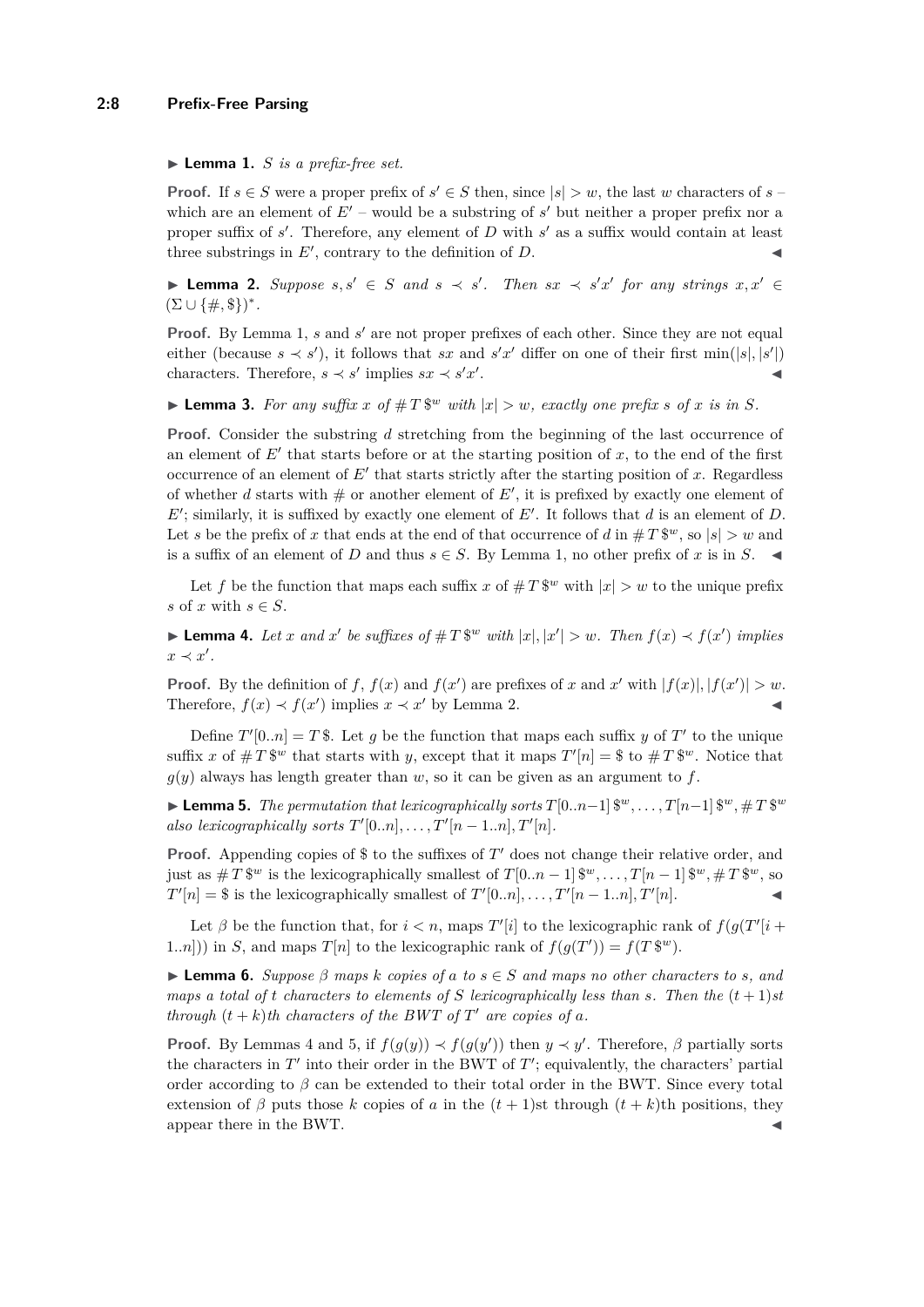From *D* and *P*, we can compute how often each element  $s \in S$  is preceded by each distinct character *a* in  $\#T$   $\mathbb{S}^w$  or, equivalently, how many copies of *a* are mapped by  $\beta$  to the lexicographic rank of *s*. If an element  $s \in S$  is a suffix of only one element  $d \in D$  and a proper suffix of that – which we can determine first from  $D$  alone – then  $\beta$  maps only copies of the the preceding character of *d* to the rank of *s*, and we can compute their positions in the BWT of *T'*. If  $s = d$  or a suffix of several elements of *D*, however, then  $\beta$  can map several distinct characters to the rank of *s*. To deal with these cases, we can also compute which elements of *D* contain which characters mapped to the rank of *s*. We will explain in a moment how we use this information.

For our example,  $T =$  **GATTACAT!GATACAT!GATTAGATA**, we compute the information shown in Table [1.](#page-9-0) To ease the comparison to the standard computation of the BWT of  $T$ ' \$, shown in Table [2,](#page-10-1) we write the characters mapped to each element  $s \in S$  before *s* itself.

By Lemma [6,](#page-7-4) from the characters mapped to each rank by *β* and the partial sums of frequencies with which  $\beta$  maps characters to the ranks, we can compute the subsequence of the BWT of  $T'$  that contains all the characters  $\beta$  maps to elements of  $S$ , which are not complete elements of *D* and to which only one distinct character is mapped. We can also leave placeholders where appropriate for the characters  $\beta$  maps to elements of  $S$ , which are complete elements of *D* or to which more than one distinct character is mapped. For our example, this subsequence is ATTTTTTCCGGGAAA!\$!AAA - - TAA. Notice we do not need all the infomation in  $P$  to compute this subsequence, only  $D$  and the frequencies of its elements in *P*.

Suppose  $s \in S$  is an entire element of *D* or a suffix of several elements of *D*, and occurrences of *s* are preceded by several distinct characters in  $\#T^{\{w\}}$ , so  $\beta$  assigns *s*'s lexicographic rank in *S* to several distinct characters. To deal with such cases, we can sort the suffixes of the parse *P* and apply the following lemma.

<span id="page-8-0"></span>▶ **Lemma 7.** *Consider two suffixes t and t*<sup> $'$ </sup> *of*  $#T$   $\mathbb{S}^w$  *starting with occurrences of*  $s \in S$ *,* and let  $q$  and  $q'$  be the suffixes of  $P$  encoding the last  $w$  characters of those occurrences of  $s$ *and the remainders of t and t'. If*  $t \prec t'$  *then*  $q \prec q'$ *.* 

**Proof.** Since *s* occurs at least twice in  $#T$  \$<sup>*w*</sup>, it cannot end with \$<sup>*w*</sup> and thus cannot be a suffix of  $\#T\$ <sup>w</sup>. Therefore, there is a first character on which *t* and *t'* differ. Since the elements of *D* are represented in the parse by their lexicographic ranks, that character forces  $q \prec q'$ . January 1986, and the control of the control of the control of the control of the control of the control of

We consider the occurrences in *P* of the elements of *D* suffixed by *s*, and sort the characters preceding those occurrences of *s* into the lexicographic order of the remaining suffixes of *P* which, by Lemma [7,](#page-8-0) is their order in the BWT of  $T'$ . In our example,  $TAC \in S$ is preceded in  $\#T$  \$\$ by a T when it occurs as a suffix of  $\#GATTAC \in D$ , which has rank 0 in *D*, and by an A when it occurs as a suffix of T!GATAC  $\in$  *D*, which has rank 3 in *D*. Since the suffix following 0 in  $P = 0, 1, 3, 1, 4, 2$  is lexicographically smaller than the suffix following 3, that T precedes that A in the BWT.

Since we need only *D* and the frequencies of its elements in *P* to apply Lemma [6](#page-7-4) to build and store the subsequence of the BWT of  $T'$  that contains all the characters  $\beta$  maps to elements of *S*, to which only one distinct character is mapped, this takes space proportional to the total length of the elements of *D*. We can then apply Lemma [7](#page-8-0) to build the subsequence of missing characters in the order they appear in the BWT. Although this subsequence of missing characters could take more space than *D* and *P* combined, as we generate them we can interleave them with the first subsequence and output them, thus still using workspace proportional to the total length of *P* and the elements of *D* and only one pass over the space used to store the BWT.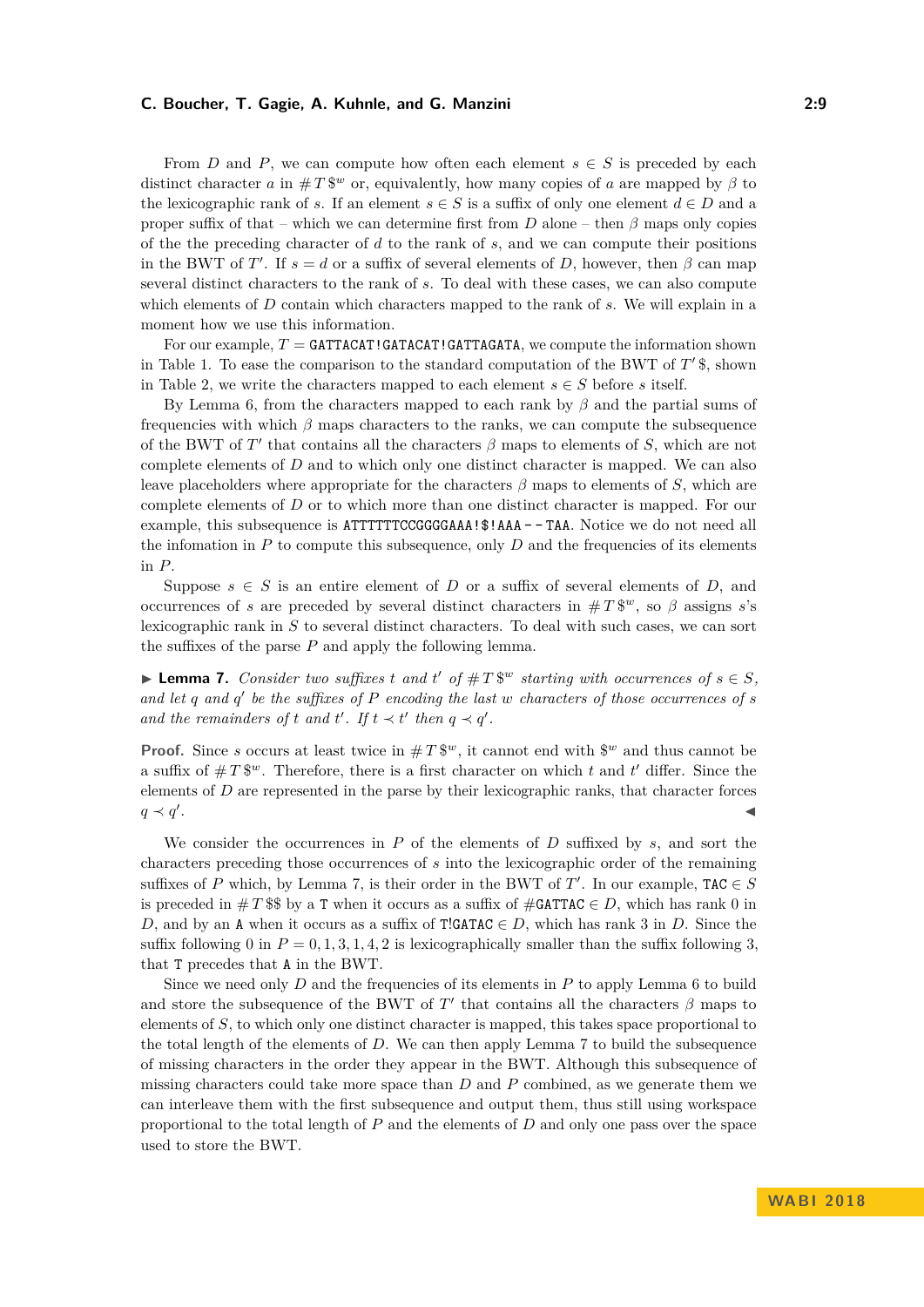#### **2:10 Prefix-Free Parsing**

<span id="page-9-0"></span>**Table 1** The information we compute for our example,  $T =$  **GATTACAT!GATACAT!GATTAGATA.** Each line shows the lexicographic rank *r* of an element  $s \in S$ ; the characters mapped to *r* by  $\beta$ ; *s* itself; the elements of *D* from which the mapped characters originate; the total frequency with which characters are mapped to  $r$ ; and the preceding partial sum of the frequencies.

|                  | mapped     |                 |                |                | preceding        |
|------------------|------------|-----------------|----------------|----------------|------------------|
| rank             | characters | $\text{suffix}$ | sources        | frequency      | partial sum      |
| $\overline{0}$   | A          | #GATTAC         | $\mathbf{1}$   | $\mathbf{1}$   | $\overline{0}$   |
| 1                | T          | ! GATAC         | $\overline{2}$ | 1              | 1                |
| $\boldsymbol{2}$ | T          | ! GATTAG        | 3              | $\mathbf{1}$   | $\overline{2}$   |
| 3                | T          | A\$\$           | 5              | $\mathbf{1}$   | 3                |
| $\overline{4}$   | T          | ACAT!           | $\overline{4}$ | $\overline{2}$ | $\overline{4}$   |
| 5                | T          | AGATA\$\$       | 5              | $\mathbf{1}$   | 6                |
| $\boldsymbol{6}$ | C          | AT!             | $\overline{4}$ | $\overline{2}$ | $\overline{7}$   |
| $\overline{7}$   | G          | ATA\$\$         | 5              | $\mathbf{1}$   | $\boldsymbol{9}$ |
| $8\,$            | G          | <b>ATAC</b>     | $\overline{2}$ | $\mathbf{1}$   | 10               |
| $\overline{9}$   | G          | <b>ATTAC</b>    | $\mathbf{1}$   | $\mathbf{1}$   | 11               |
| 10               | G          | <b>ATTAG</b>    | 3              | $\mathbf{1}$   | 12               |
| 11               | A          | CAT#            | $\overline{4}$ | $\overline{2}$ | 13               |
| 12               | A          | GATA\$\$        | 5              | $\mathbf{1}$   | 15               |
| 13               | ì          | GATAC           | $\overline{2}$ | $\mathbf{1}$   | 16               |
| 14               | \$         | <b>GATTAC</b>   | $\mathbf{1}$   | $\mathbf{1}$   | 17               |
| 15               | ï          | GATTAG          | 3              | $\mathbf{1}$   | 18               |
| 16               | A          | T!GATAC         | $\overline{2}$ | $\mathbf{1}$   | 19               |
| 17               | A          | T!GATTAG        | 3              | $\mathbf{1}$   | 20               |
| 18               | A          | TA\$\$          | 5              | $\mathbf{1}$   | 21               |
| 19               | T, A       | TAC             | 1; 2           | $\overline{2}$ | 22               |
| 20               | T          | TAG             | 3              | $\mathbf{1}$   | 24               |
| 21               | A          | <b>TTAC</b>     | $\mathbf{1}$   | $\mathbf{1}$   | 25               |
| 22               | A          | <b>TTAG</b>     | 3              | $\mathbf{1}$   | 26               |

If we want, we can build the first subsequence from *D* and the frequencies of its elements in *P*; store it in external memory; and make a pass over it while we generate the second one from *D* and *P*, inserting the missing characters in the appropriate places. This way we use two passes over the space used to store the BWT, but we may use significantly less workspace.

Summarizing, assuming we can recognize the strings in *E* quickly, we can quickly compute *D* and *P* with one scan over *T* and then from them, with Lemmas [6](#page-7-4) and [7,](#page-8-0) we can compute the BWT of  $T' = T$  \$ by sorting the suffixes of the elements of *D* and the suffixes of *P*. Since there are linear-time and linear-space algorithms for sorting suffixes when working in internal memory, this implies our main theoretical result:

 $\blacktriangleright$  **Theorem 8.** We can compute the BWT of T \ from D and P using workspace proportional *to sum of the total length of P and the elements of D, and O*(*n*) *time when we can work in internal memory.*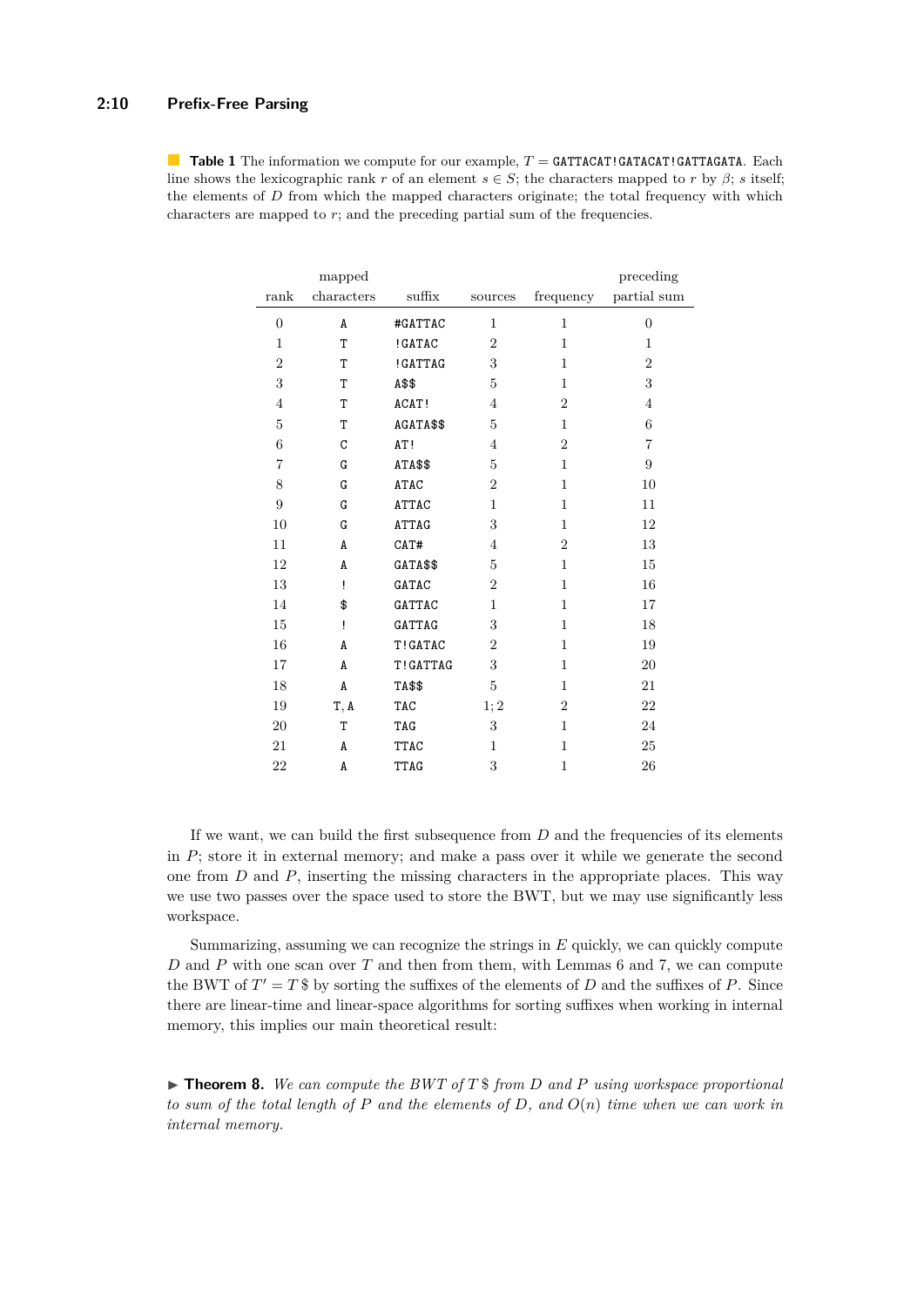<span id="page-10-1"></span>**Table 2** The BWT for  $T' =$  GATTACAT!GATACAT!GATTAGATA\$. Each line shows a position in the BWT; the character in that position; and the suffix immediately following that character in  $T'$ .

| i              | BWT[i] | suffix                         |
|----------------|--------|--------------------------------|
| 0              | A      | \$                             |
| 1              | т      | !GATACAT!GATTAGATA\$           |
| $\overline{2}$ | T      | !GATTAGATA\$                   |
| 3              | T      | A\$                            |
| 4              | т      | ACAT!GATACAT!GATTAGATA\$       |
| 5              | T      | ACAT! GATTAGATA\$              |
| 6              | T      | AGATA\$                        |
| 7              | C      | AT!GATACAT!GATTAGATA\$         |
| 8              | C      | AT!GATTAGATA\$                 |
| 9              | G      | ATA\$                          |
| 10             | G      | ATACAT! GATTAGATA\$            |
| 11             | G      | ATTACAT! GATACAT! GATTAGATA\$  |
| 12             | G      | ATTAGATA\$                     |
| 13             | A      | CAT! GATACAT! GATTAGATA\$      |
| 14             | A      | CAT! GATTAGATA\$               |
| 15             | A      | GATA\$                         |
| 16             | ï      | GATACAT! GATTAGATA\$           |
| 17             | \$     | GATTACAT! GATACAT! GATTAGATA\$ |
| 18             | ï      | GATTAGATA\$                    |
| 19             | A      | T!GATACAT!GATTAGATA\$          |
| 20             | A      | T!GATTAGATA\$                  |
| 21             | A      | TA\$                           |
| 22             | т      | TACAT!GATACAT!GATTAGATA\$      |
| 23             | A      | TACAT!GATTAGATA\$              |
| 24             | т      | TAGATA\$                       |
| 25             | A      | TTACAT! GATACAT! GATTAGATA\$   |
| 26             | A      | TTAGATA\$                      |

### <span id="page-10-0"></span>**Practice**

We have implemented our BWT construction in order to test our conjectures that, first, for most genomic databases and good choices of *w* and *p*, the total length of the phrases in the dictionary and the number of phrases in the parse will both be small in comparison to the uncompressed size of the database; second, computing the dictionary and the parse first and then computing the BWT from them leads to an overall speedup and reduction in memory usage. In this section we describe our implementation and then report our experimental results.

### **4.1 Implementation**

As described in Sections [1](#page-1-0) and [3,](#page-6-0) we slide a window of length *w* over the text, keeping track of the Karp-Rabin hash of the window; we also keep track of the hash of the entire prefix of the current phrase that we have processed so far. Whenever the hash of the window is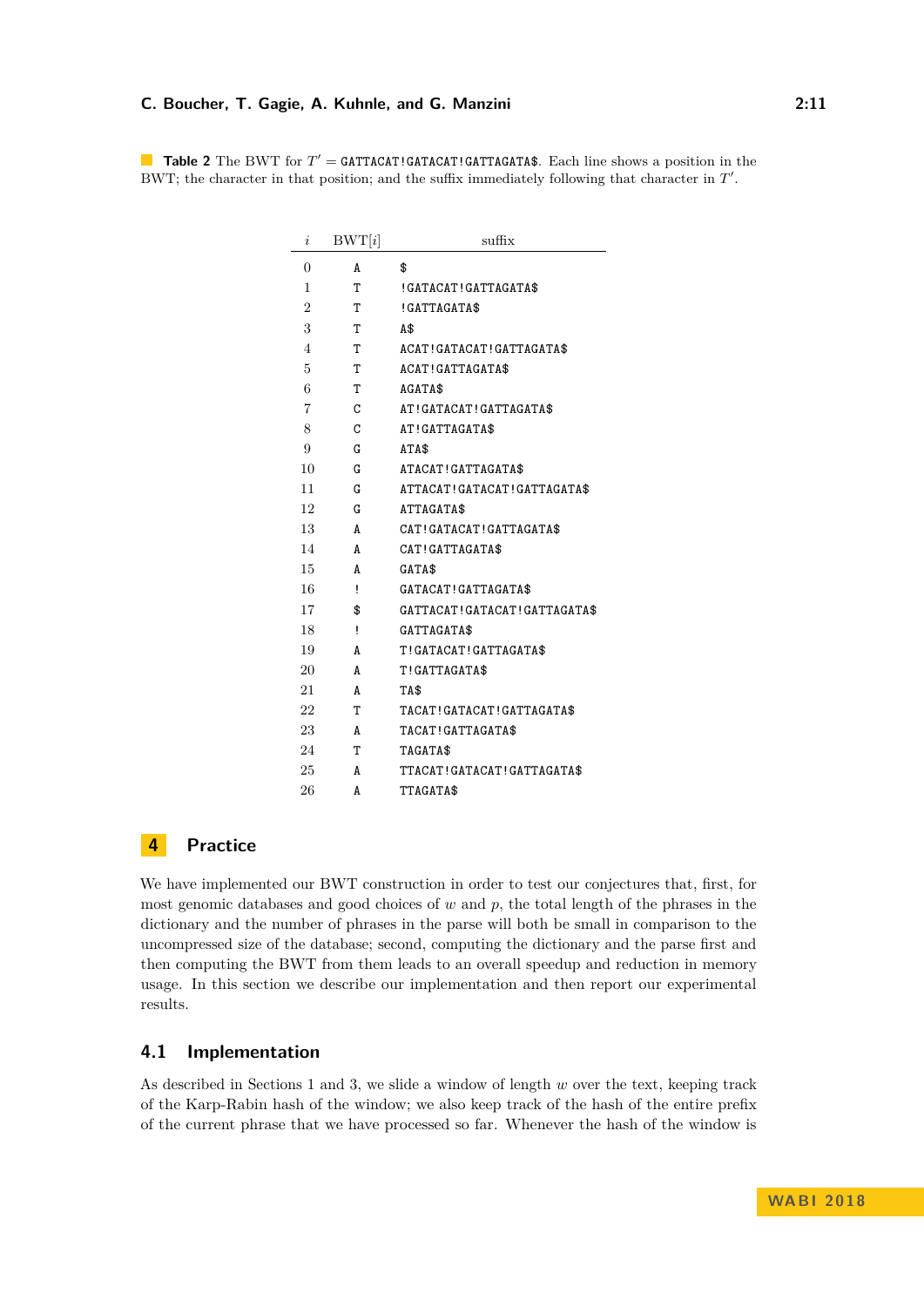#### **2:12 Prefix-Free Parsing**

0 modulo *p*, we terminate the current phrase at the end of the window and start the next one at the beginning of the window. We prepend a NULL character to the first phrase and append *w* copies of NULL to the last phrase. If the text ends with *w* characters whose hash is 0 modulo *p*, then we take those *w* character to be the beginning of the last phrase and append to them *w* copies of NULL. We note that we prepend and append copies of the same NULL character; although using different characters simplifies the proofs in Section [3,](#page-6-0) it is not essential in practice.

We keep track of the set of hashes of the distinct phrases in the dictionary so far, as well as the phrases' frequencies. Whenever we terminate a phrase, we check if its hash is in that set. If not, we add the phrase to the dictionary and its hash to the set, and set its frequency to 1; if so, we compare the current phrase to the one in the dictionary with the same hash to ensure they are equal, then increment its frequency. (Using a 64-bit hash the probability of there being a collision is very low, so we have not implemented a recovery mechanism if one occurs.) In both cases, we write the hash to disk.

When the parsing is complete, we have generated the dictionary *D* and the parsing  $P = p_1, p_2, \ldots, p_z$ , where each phrase  $p_i$  is represented by its hash. Next, we sort the dictionary and make a pass over *P* to substitute the phrases' lexicographic ranks for their hashes. This gives us the final parse, still on disk, with each entry stored as a 4-byte integer. We write the dictionary to disk phrase by phrase in lexicographic order with a special end-of-phrase terminator at the end of each phrase. In a separate file we store the frequency of each phrase in as a 4-byte integer. Using four bytes for each integer does not give us the best compression possible, but it makes it easy to process the frequency and parse files later. Finally, we write to a separate file the array *W* of length  $|P|$  such that  $W[j]$  is the character of  $p_j$  in position  $w + 1$  from the end (recall each phrase has length greater than  $w$ ). These characters will be used to handle the elements of *S* that are also elements of *D*.

Next, we compute the BWT of the parsing *P*, with each phrase represented by its 4-byte lexicographic rank in *D*. The computation is done using the SACA-K suffix array construction algorithm [\[16\]](#page-15-6) which, among the linear time algorithms, is the one using the smallest workspace. Instead of storing  $BWT(P) = b_1, b_2, \ldots, b_z$ , we save the same information in a format more suitable for the next phase. We consider the dictionary words in lexicographic order, and, for each word  $d_i$ , we write the list of BWT positions where  $d_i$ appears. We call this the inverted list for word  $d_i$ . Since the size of the inverted list of each word is equal to its frequency, which is available separately, we write to file the plain concatenation of the inverted lists using again four bytes per entry, for a total of 4|*P*| bytes. In this phase we also permute the elements of  $W$  so that now  $W[j]$  is the character coming from the phrase that precedes  $b_j$  in the parsing, i.e.  $P[SA[j]-2]$ .

In the final phase of the algorithm we compute the BWT of the input *T*. We deviate slightly from the description in Section [3](#page-6-0) in that instead of lexicographically sorting the suffixes in *D* larger than *w* we sort all of them and later ignore those which are of length  $\leq w$ . The sorting is done applying the gSACAK algorithm [\[14\]](#page-15-7) which computes the SA and LCP array for the set of dictionary phrases. We then proceed as in Section [3.](#page-6-0) If during the scanning of the sorted set *S* we meet *s* which is a proper suffix of several elements of *D* we use a heap to merge their respective inverted lists writing a character to the final BWT file every time we pop a position from the heap. If we meet *s* which coincides with a dictionary word *d* we write the characters retrieved from *W* from the positions obtained from *d*'s inverted list.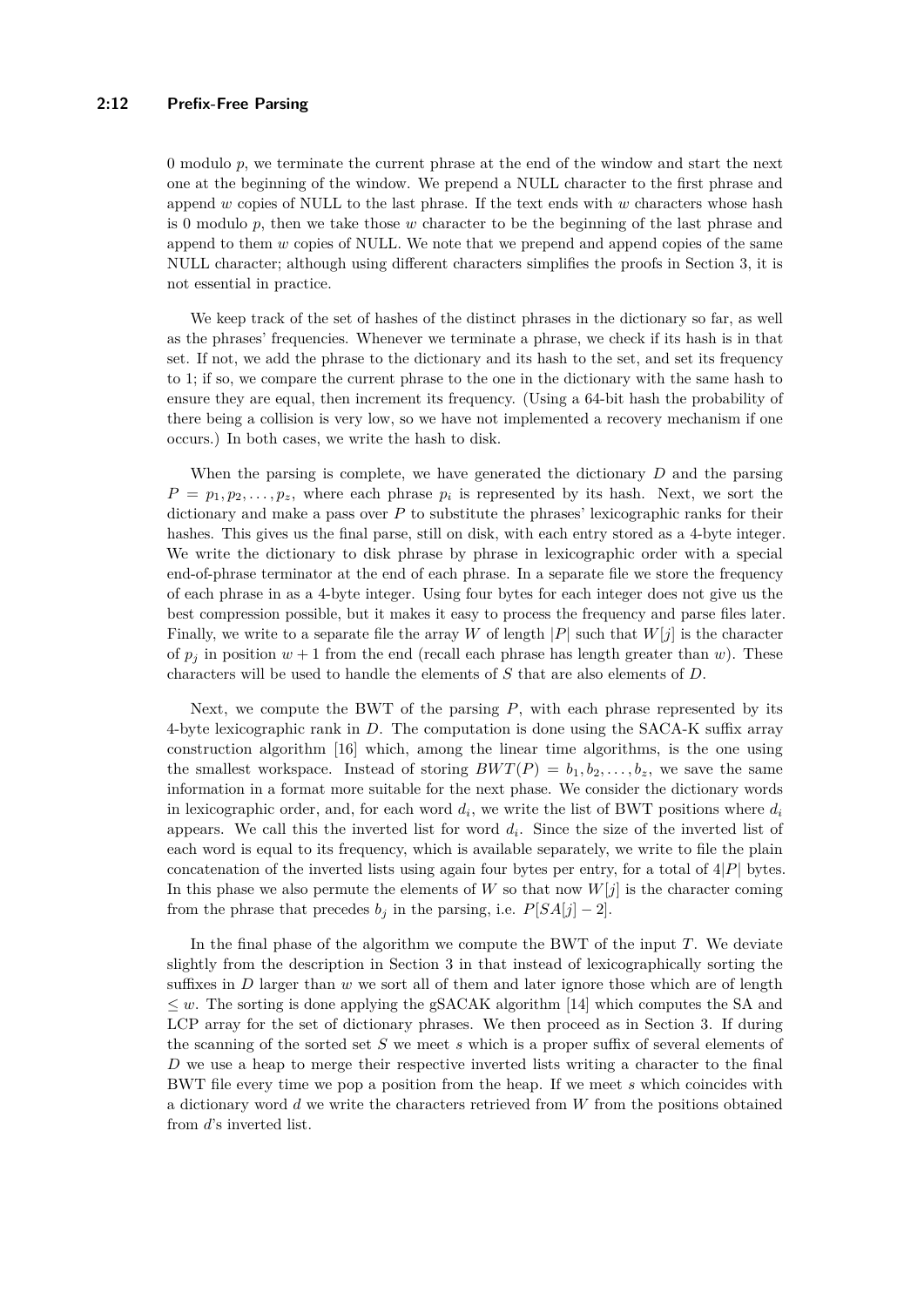| the sums of the sizes of the dictionaries and parses, divided by the sizes of the uncompressed files. |  |  |                           |                                                   |  |  |  |  |                                                              |  |
|-------------------------------------------------------------------------------------------------------|--|--|---------------------------|---------------------------------------------------|--|--|--|--|--------------------------------------------------------------|--|
|                                                                                                       |  |  |                           | $w = 6, p = 20$ $w = 8, p = 50$ $w = 10, p = 100$ |  |  |  |  |                                                              |  |
|                                                                                                       |  |  |                           |                                                   |  |  |  |  | file size dict. parse $\%$ dict. parse $\%$ dict. parse $\%$ |  |
| cere                                                                                                  |  |  | 440 61 77 31 43 159 46 89 |                                                   |  |  |  |  | 17 24                                                        |  |

cere\_no\_Ns |  $409$  |  $33$  77  $27$  |  $43$   $33$  18 | 60 17 19 dna.001.1 100 8 20 27 **13 9 21** 21 4 25 einstein.en.txt 446 2 87 20 3 39 9 **4 17 5** influenza 148 16 28 30 **32 12 29** 49 6 37 kernel 247 14 52 26 14 20 13 **15 10 10**

world\_leaders 45 5 5 21 8 2 21 11 1 26

<span id="page-12-0"></span>**Table 3** The dictionary and parse sizes for several files from the Pizza & Chili repetitive corpus, with three settings of the parameters *w* and *p*. All sizes are reported in megabytes; percentages are

## **4.2 Experiments**

In this section, the parsing and BWT computation are experimentally evaluated. All experiments were run on a server with Intel(R) Xeon(R) CPU E5-2640 v4  $@$  2.40GHz and 756 gigabytes of RAM.

world\_leaders\_no\_dots 23 4 5 34 **6 2 31** 7 1 33

Table [3](#page-12-0) shows the sizes of the dictionaries and parses for several files from the Pizza & Chili repetitive corpus [\[2\]](#page-14-5), with three settings of the parameters *w* and *p*. We note that cere contains long runs of Ns and world\_leaders contains long runs of periods, which can either cause many phrases, when the hash of  $w$  copies of those characters is 0 modulo  $p$ , or a single long phrase otherwise; we also display the sizes of the dictionaries and parses for those files with all Ns and periods removed. The dictionaries and parses occupy between 5 and 31 percent of the space of the uncompressed files.

Table [4](#page-13-1) shows the sizes of the dictionaries and parses for prefixes of a database of Salmonella genomes [\[20\]](#page-15-8). The dictionaries and parses occupy between 14 and 44 percent of the space of the uncompressed files, with the compression improving as the number of genomes increases. In particular, the dataset of ten thousand genomes takes nearly 50 GB uncompressed, but with  $w = 10$  and  $p = 100$  the dictionary and parse take only about 7 GB together, so they would still fit in the RAM of a commodity machine. This seems promising, and we hope the compression is even better for larger genomic databases.

Table [5](#page-13-2) shows the runtime and peak memory usage for computing the BWT from the parsing for the database of Salmonella genomes. As a baseline for comparison, simplebwt computes the BWT by first computing the Suffix Array using algorithm SACA-K [\[16\]](#page-15-6); SACA-K is a linear time algorithm that uses *O*(1) workspace and is fast in practice. As shown in Table [5,](#page-13-2) the peak memory usage of simplebwt is reduced by a factor of 4 to 10 by computing the BWT from the parsing; furthermore, the total runtime is competitive with simplebwt. In some instances, for example the databases of 5000*,* 10000 genomes, computing the BWT from the parsing achieved significant runtime reduction over simplebwt; with  $w = 10, p = 100$  on these instances, the runtime reduction is more than factors of 2,4, respectively. For our BWT computations, the peak memory usage with  $w = 6$ ,  $p = 20$  stays within a factor of roughly 2 of the original file size and is smaller than the orginal file size on the larger databases of 1000 genomes. For the database of 5000 genomes, the most expensive steps were parsing and computing the missing characters – about 23% of the total BWT – to fill in the subsequence.

Qualitatively similar results on files from the Pizza  $\&$  Chili corpus are shown in Table [6.](#page-13-3)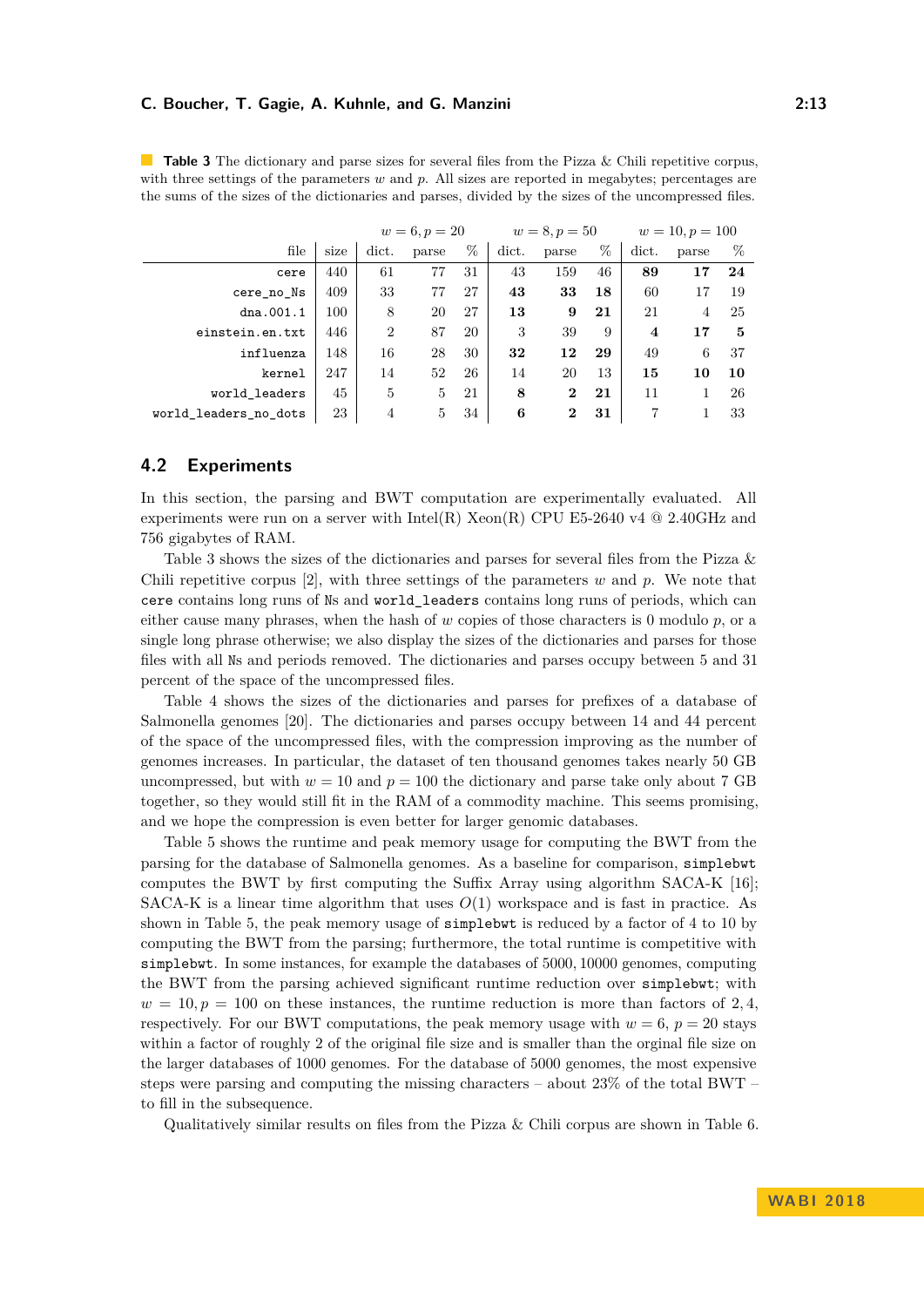#### **2:14 Prefix-Free Parsing**

<span id="page-13-1"></span>**Table 4** The dictionary and parse sizes for prefixes of a database of Salmonella genomes, with three settings of the parameters *w* and *p*. Again, all sizes are reported in megabytes; percentages are the sums of the sizes of the dictionaries and parses, divided by the sizes of the uncompressed files.

| $w = 10, p = 100$ |       |       | $w = 8, p = 50$ |       |       |    | $w = 6, p = 20$ |       |       | number of |
|-------------------|-------|-------|-----------------|-------|-------|----|-----------------|-------|-------|-----------|
| $\%$              | parse | dict. | %               | parse | dict. | %  | parse           | dict. | size  | genomes   |
| 40                | 10    | 91    | 39              | 20    | 77    | 44 | 43              | 68    | 249   | 50        |
| 29                | 19    | 122   | 28              | 39    | 99    | 35 | 85              | 83    | 485   | 100       |
| 19                | 96    | 377   | 21              | 194   | 314   | 29 | 424             | 273   | 2436  | 500       |
| 17                | 192   | 643   | 19              | 388   | 541   | 27 | 847             | 475   | 4861  | 1000      |
| 17                | 985   | 3196  | 20              | 1987  | 2915  | 28 | 4334            | 2663  | 24936 | 5000      |
| 14                | 1955  | 5176  | 17              | 3939  | 4652  | 26 | 8611            | 4190  | 49420 | 10000     |

<span id="page-13-2"></span>**Table 5** Time (seconds) and peak memory consumption (megabytes) of BWT calculations for prefixes of a database of Salmonella genomes, for three settings of the parameters *w* and *p* and for the comparison method simplebwt.

| number of | $w = 6, p = 20$ |       | $w = 8, p = 50$ |       | $w = 10, p = 100$ |       | simplebwt |        |  |
|-----------|-----------------|-------|-----------------|-------|-------------------|-------|-----------|--------|--|
| genomes   | time            | peak  | time            | peak  | time              | peak  | time      | peak   |  |
| 50        | 71              | 545   | 63              | 642   | 65                | 782   | 53        | 2247   |  |
| 100       | 118             | 709   | 100             | 837   | 102               | 1059  | 103       | 4368   |  |
| 500       | 570             | 2519  | 443             | 2742  | 402               | 3304  | 565       | 21923  |  |
| 1000      | 1155            | 4517  | 876             | 4789  | 776               | 5659  | 1377      | 43751  |  |
| 5000      | 7412            | 42067 | 5436            | 46040 | 4808              | 51848 | 11600     | 224423 |  |
| 10000     | 19152           | 68434 | 12298           | 74500 | 10218             | 84467 | 43657     | 444780 |  |
|           |                 |       |                 |       |                   |       |           |        |  |

<span id="page-13-3"></span>**Table 6** Time (seconds) and peak memory consumption (megabytes) of BWT calculations on various files from the Pizza & Chili repetitive corpus, for three settings of the parameters *w* and *p* and for the comparison method simplebwt.

|                 |      |      | $w = 6, p = 20$ $w = 8, p = 50$ $w = 10, p = 100$ |      |      |      | simplebwt |      |
|-----------------|------|------|---------------------------------------------------|------|------|------|-----------|------|
| file            | time | peak | time                                              | peak | time | peak | time      | peak |
| cere            | 90   | 603  | 79                                                | 559  | 74   | 801  | 90        | 3962 |
| einstein.en.txt | 53   | 196  | 40                                                | 88   | 35   | 53   | 97        | 4016 |
| influenza       | 27   | 166  | 27                                                | 284  | 33   | 435  | 30        | 1331 |
| kernel          | 43   | 170  | 29                                                | 143  | 25   | 144  | 50        | 2216 |
| world leaders   |      | 50   |                                                   | 74   |      | 98   |           | 405  |

### <span id="page-13-0"></span>**5 Conclusion and Future Work**

We have described how prefix-free parsing can be used as preprocessing step to enable compression-aware computation of BWTs of large genomic databases. Our results demonstrate that the dictionaries and parses are often significantly smaller than the original input, and so may fit in a reasonable internal memory even when *T* is very large. Finally, we show how the BWT can be constructed from a dictionary and parse alone. We plan to investigate using compressed suffix arrays during the construction of the BWT, instead of suffix arrays, which should reduce our memory usage at the cost of increasing the running time by approximately a factor logarithmic in the size of the input; we will report the results in the full version of this paper.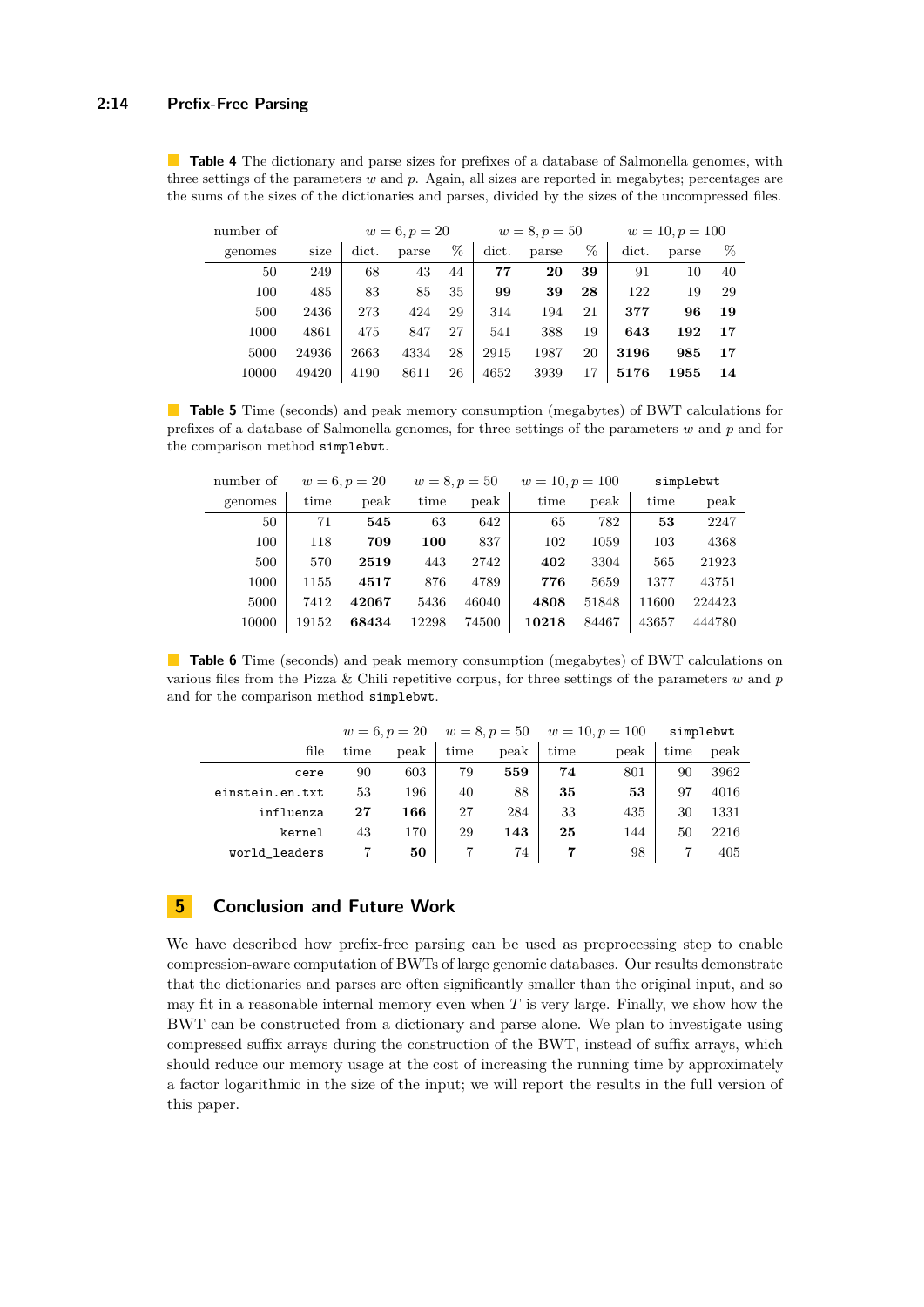In future extended versions of this work, we plan to explore its applications to sequence datasets that are terabytes in size; such as GenomeTrakr [\[19\]](#page-15-3) and MetaSub [\[15\]](#page-15-9). We note that when downloading large datasets, prefix-free parsing can avoid storing the whole uncompressed dataset in memory or on disk. Suppose we run the parser on the dataset as it is downloaded, either as a stream or in chunks. We have to keep the dictionary in memory for parsing but we can write the parse to disk as we go, and in any case we can use less total space than the dataset itself. Ideally, the parsing could even be done server-side to reduce transmission time and/or bandwidth – which we leave for future implementation and experimentation.

A natural extension of our method is to consider efficient parallelization of the parsing. With *k* processors, we could divide the input string into *k* equal blocks, with each consecutive pair of blocks overlapping by *w* characters; we scan each block with a processor, to find the locations of the substrings of length *w* with Karp-Rabin hashes congruent to 0 modulo *p*; and then we scan the input with the *k* processors in parallel to compute the dictionary and parse, starting at roughly evenly-spaced locations of such substrings. Alternatively, our approach can be viewed as a modified Schindler Transform [\[3\]](#page-14-6) and since previous authors [\[6\]](#page-14-7) have shown how the Schindler Transform benefits from GPU parallelization, we believe that GPU-based parallelization could be both easy and effective.

Perhaps the main use of BWTs is in FM-indexes [\[8\]](#page-14-4), which are at the heart of the most popular DNA aligners, including Bowtie [\[11,](#page-15-10) [10\]](#page-15-11), BWA [\[12\]](#page-15-12) and SOAP 2 [\[13\]](#page-15-13). With only rank support over a BWT, we can count how many occurrences of a given pattern there are in the text, but we cannot tell where they are without using a suffix-array sample. Until recently, suffix-array samples for massive, highly repetitive datasets were usually either much larger than the datasets BWTs, or very slow. Gagie, Navarro and Prezza [\[9\]](#page-14-8) have now shown we need only store suffix array values at the ends of runs in the BWT, however, and we conjecture that we can build this sample while computing the BWT from the dictionary and the parse. Indeed, we were initially motivated to study new approaches to BWT construction because without them, Gagie et al.'s result may never realize its full potential.

#### **References**

- <span id="page-14-3"></span>**1** rsync. URL: <https://rsync.samba.org>.
- <span id="page-14-5"></span>**2** Repetitive corpus. URL: <http://pizzachili.dcc.uchile.cl/repcorpus.html>.
- <span id="page-14-6"></span>**3** The sort transformation. URL: <http://www.compressconsult.com/st>.
- <span id="page-14-1"></span>**4** Michael Burrows and David J. Wheeler. A block-sorting lossless compression algorithm. Technical report, Digital Equipment Corporation, 1994.
- <span id="page-14-0"></span>**5** H.A. Carleton and P. Gerner-Smidt. Whole-genome sequencing is taking over foodborne disease surveillance. *Microbe*, 11:311–317, 2016.
- <span id="page-14-7"></span>**6** Chia-Hua Chang, Min-Te Chou, Yi-Chung Wu, Ting-Wei Hong, Yun-Lung Li, Chia-Hsiang Yang, and Jui-Hung Hung. sBWT: memory efficient implementation of the hardwareacceleration-friendly Schindler transform for the fast biological sequence mapping. *Bioinformatics*, 32(22):3498–3500, 2016.
- <span id="page-14-2"></span>**7** Paolo Ferragina, Travis Gagie, and Giovanni Manzini. Lightweight data indexing and compression in external memory. *Algorithmica*, 63(3):707–730, 2012.
- <span id="page-14-4"></span>**8** Paolo Ferragina and Giovanni Manzini. Indexing compressed text. *Journal of the ACM (JACM)*, 52(4):552–581, 2005.
- <span id="page-14-8"></span>**9** Travis Gagie, Gonzalo Navarro, and Nicola Prezza. Optimal-time text indexing in bwt-runs bounded space. In *Proceedings of the 29th Symposium on Discrete Algorithms (SODA)*, pages 1459–1477, 2018.